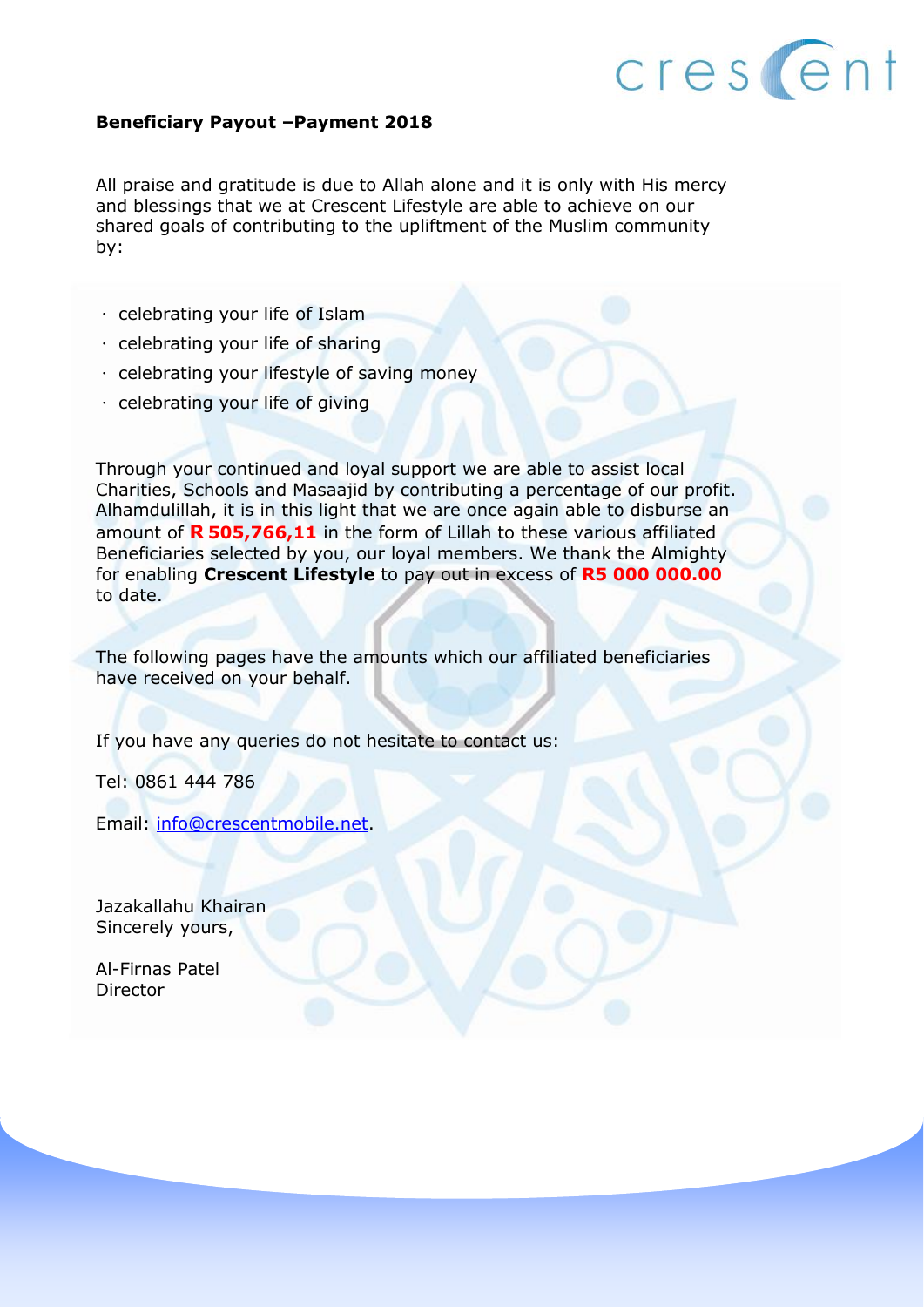| <b>BENEFICIARY</b> |                                            |              |
|--------------------|--------------------------------------------|--------------|
| <b>CODE</b>        | <b>BENEFICIARY NAME</b>                    | <b>RANDS</b> |
|                    | <b>CHARITY</b>                             |              |
| CHA00064           | <b>Beitul Aman</b>                         | 55,088,81    |
| CHA00002           | <b>Gift Of The Givers</b>                  | 40,895,55    |
| CHA00118           | <b>Ihsan Trust</b>                         | 25,000,00    |
| CHA00001           | Al-Imdaad Foundation                       | 23,994,72    |
| CHA00003           | Ikageng - Orphans with HIV                 | 23,108,12    |
| CHA00064           | Beitul Aman Old Age Home                   | 20,088,81    |
| CHA00019           | <b>Sultan Bahu Centre</b>                  | 18,524,22    |
| CHA00021           | <b>Baitul Ilm Org</b>                      | 14,242,15    |
| CHA00109           | <b>Vision Child and Youth Care Centre</b>  | 12,016,22    |
| CHA00119           | <b>Alansar Foundation</b>                  | 10,000,00    |
| <b>CHA00085</b>    | <b>Baitul Ansaar Charitable Foundation</b> | 9,450,75     |
| <b>CHA00094</b>    | <b>Abidas Frailcare Centre</b>             | 8,715,06     |
| CHA00022           | <b>Muslim Judicial Counsil</b>             | 8,620,74     |
| CHA00007           | Al Munirah Centre                          | 7,696,41     |
| <b>CHA00108</b>    | <b>Ihata Shelter</b>                       | 7,432,33     |
| <b>CHA00006</b>    | Vaal Muslim womens Forum                   | 6,867,51     |
| CHA00013           | <b>Crescent Haven Welfare Society</b>      | 6,451,41     |
| <b>CHA00089</b>    | F.E.E.D                                    | 6,320,46     |
| CHA00041           | Jameah Mosque Bokaap                       | 5,979,81     |
| <b>CHA00060</b>    | <b>Muslim Hands</b>                        | 5,942,09     |
| CHA00090           | <b>Islamic Relief South Africa</b>         | 5,112,08     |
| CHA00026           | Saaberie Chisty Society- Islamic Centre    | 4,282,08     |
| CHA00016           | Muslim Aids Programme (JHB)                | 4,150,03     |
| CHA00072           | Al Amin Ghafis Institute                   | 3,885,94     |
| <b>CHA00005</b>    | Muslim Aids Program (Cape Town)            | 3,640,71     |
| <b>CHA00025</b>    | <b>Ennerdale Muslim Association</b>        | 3,565,25     |
| <b>CHA00032</b>    | <b>Bosmont Mosque and Islamic Centre</b>   | 3,357,75     |
| <b>CHA00074</b>    | Madressah Tahfeezul Quraan                 | 3,037,07     |
| CHA00014           | Siyafunda Trust                            | 2,961,61     |
| CHA00031           | <b>Darul Uloom Bosmont</b>                 | 2,414,56     |
| CHA00017           | <b>Islamic Careline</b>                    | 2,282,52     |
| CHA00055           | <b>Heidelberg Muslim Jamaat</b>            | 2,225,92     |
| CHA00024           | <b>Eldorado Park Muslim Council</b>        | 2,112,74     |
| CHA00029           | Miftahul Uloom Islamic School              | 2,075,01     |
| CHA00062           | Sabalalisa Iqiniso Da'wah Academy          | 2,075,01     |
| CHA00092           | Orphanage & Destitute Ansaar               | 2,037,29     |
| CHA00036           | <b>Brits Muslim Jamaat</b>                 | 1,886,38     |
| CHA00004           | Hospice Witwatersrand                      | 1,716,6      |
| CHA00027           | Benoni Muslim Jamaat                       | 1,622,28     |
| CHA00030           | Al Ansaar Foundation                       | 1,565,69     |
| CHA00038           | Horseshoe Muslim Jamaat                    | 1,565,69     |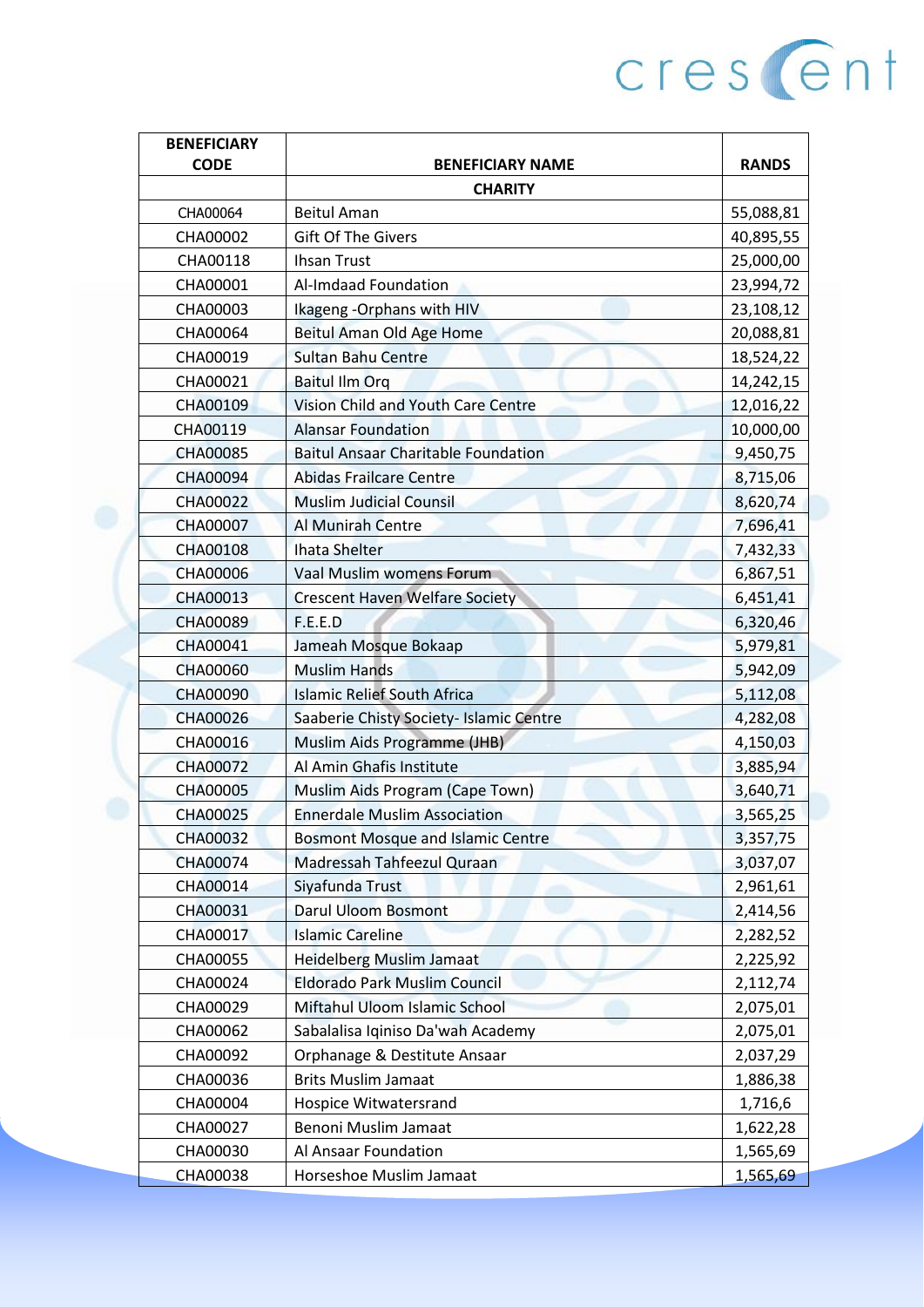| <b>BENEFICIARY</b> |                                            |              |
|--------------------|--------------------------------------------|--------------|
| <b>CODE</b>        | <b>BENEFICIARY NAME</b>                    | <b>RANDS</b> |
|                    | <b>CHARITY</b>                             |              |
|                    |                                            |              |
| CHA00018           | Lenasia Muslim Association                 | 1,527,97     |
| CHA00009           | Awgaf SA                                   | 1,490,24     |
| CHA00020           | South African National Halaal Authority    | 1,490,24     |
| CHA00034           | <b>Africa Muslims Agency</b>               | 1,452,51     |
| CHA00063           | <b>Nylstroom Muslim Welfare</b>            | 1,452,51     |
| CHA00073           | Miftahuddin Islamic Institute              | 1,433,65     |
| CHA00101           | Voice of the Cape - Bursary Fund           | 1,433,65     |
| CHA00091           | <b>Benoni Muslim Charity Organisation</b>  | 1,395,92     |
| CHA00084           | Nuruddin Islamic Centre                    | 1,377,06     |
| CHA00040           | Sham ul Islam                              | 1,301,60     |
| <b>CHA00087</b>    | Al Masjiediduth Thaanie                    | 1,301,60     |
| <b>CHA00099</b>    | <b>Central Muslim Burial</b>               | 1,282,74     |
| CHA00037           | Klipspruit Muslim Council                  | 1,207,28     |
| <b>CHA00086</b>    | Madrasa of Almasjieduth Thanie             | 1,207,28     |
| CHA00107           | Daarul Qur'aan Institute                   | 1,188,42     |
| <b>CHA00096</b>    | Al-Tayyibaat Islamic Institute             | 1,112,96     |
| <b>CHA00082</b>    | Al Falaah Educare                          | 1,075,23     |
| CHA00102           | <b>Little Rose Creche</b>                  | 943,19       |
| <b>CHA00066</b>    | <b>Al Hudaar Foundation</b>                | 924,32       |
| <b>CHA00052</b>    | <b>Discover Islam Centre</b>               | 830,01       |
| CHA00093           | Villa Liza Montessori                      | 792,28       |
| CHA00023           | Madressa Zia Ul Badr                       | 735,69       |
| CHA00028           | Lenasia South Muslim Association           | 716,82       |
| CHA00081           | Majlis ud Dawah Wal Islah                  | 716,82       |
| <b>CHA00010</b>    | Al Qaasim Islamic Centre T/A Dawa Relief   | 697,96       |
| CHA00095           | Noordgesig Taaliboel Ilm Jamaat            | 679,10       |
| CHA00053           | <b>Boland Islamic Council</b>              | 660,23       |
| CHA00059           | Miftaagul Islam Welfare                    | 660,23       |
| CHA00112           | <b>Community Outreach Projects</b>         | 584,78       |
| CHA00083           | Madrasatul Irshadiah                       | 565,91       |
| CHA00042           | <b>Al Tawheed Centre</b>                   | 528,19       |
| CHA00046           | <b>Central Islamic Trust</b>               | 490,46       |
| CHA00058           | Miftaagul Islam Madressah                  | 490,46       |
| CHA00076           | <b>Paarl Muslim Jamaat</b>                 | 471,59       |
| CHA00111           | Thaakirah's Daycare Centre                 | 452,73       |
| CHA00048           | <b>Strand Moslem Council</b>               | 415,00       |
| CHA00080           | South African Muslim Students Bursary Fund | 415,00       |
| CHA00065           | <b>Baitul Banaat</b>                       | 396,14       |
| CHA00015           | Room 13                                    | 377,28       |
| CHA00033           | Lakefield Muslim Jamaat                    | 377,28       |
| <b>CHA00043</b>    | Darul Fadheelah                            | 377,28       |
|                    |                                            |              |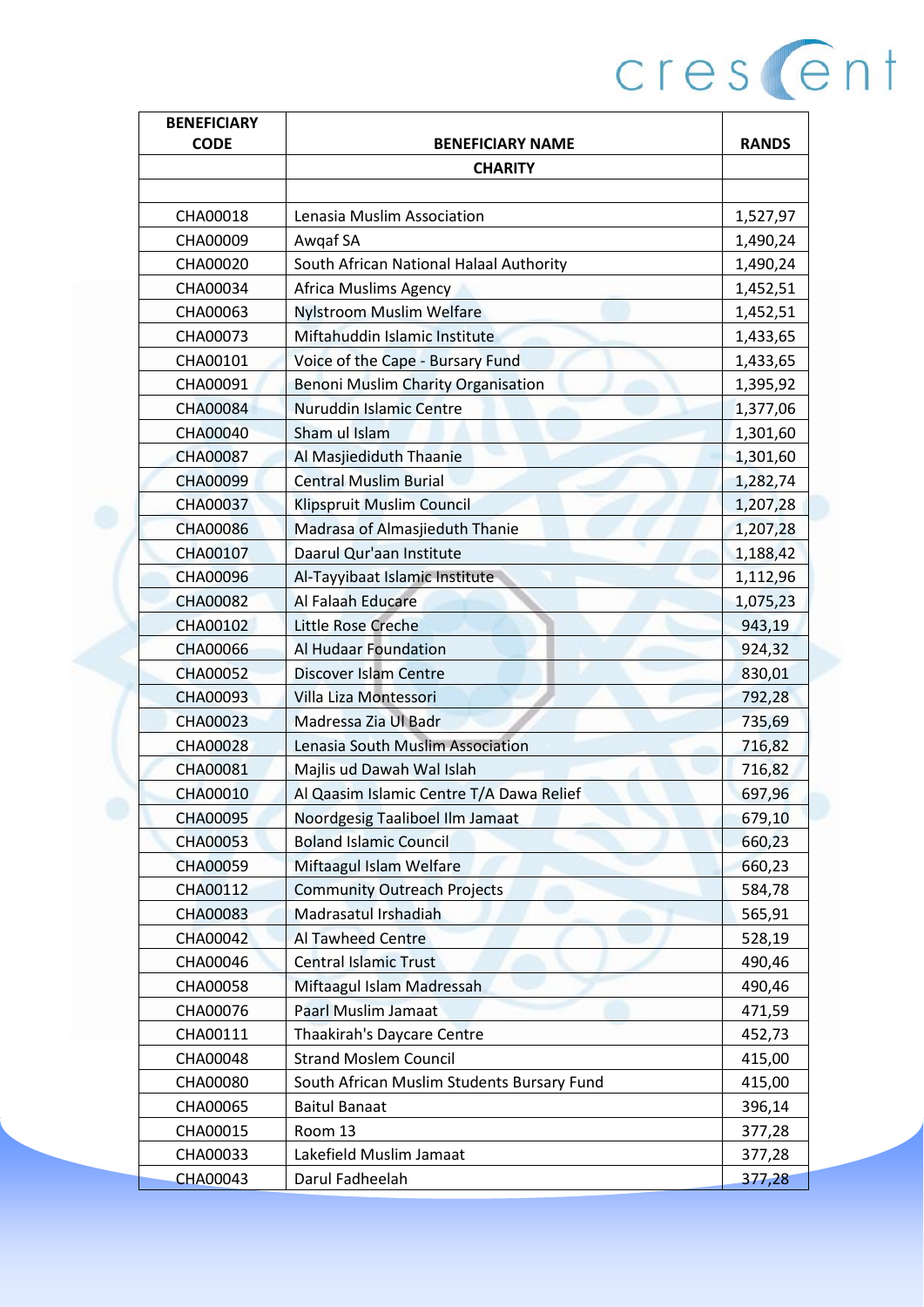| <b>BENEFICIARY</b> |                                                          |              |
|--------------------|----------------------------------------------------------|--------------|
| <b>CODE</b>        | <b>BENEFICIARY NAME</b>                                  | <b>RANDS</b> |
|                    | <b>CHARITY</b>                                           |              |
|                    |                                                          |              |
| CHA00061           | Bela Bela Islamic Center                                 | 377,28       |
| CHA00078           | <b>Islamic Relief Fund</b>                               | 377,28       |
| CHA00113           | Al Fidaa Foundation                                      | 377,28       |
| CHA00104           | <b>Florida Muslim Association</b>                        | 339,55       |
| CHA00035           | Kensington Muslim Jamaat                                 | 320,68       |
| CHA00047           | <b>Nigel Muslim Jamaat</b>                               | 320,68       |
| CHA00054           | <b>HRW Islamic Institute</b>                             | 301,82       |
| <b>CHA00088</b>    | Limpopo Islamic Feeding-Burial & Charitable organisation | 282,96       |
| CHA00045           | <b>Fordsburg Muslim Youth Organisation</b>               | 245,23       |
| <b>CHA00067</b>    | Madrasah Muaz Bin Jabal                                  | 226,37       |
| CHA00097           | Lydia Latiefa Hofmeyor                                   | 226,37       |
| <b>CHA00039</b>    | <b>Mondeor Muslim Jamaat</b>                             | 207,50       |
| <b>CHA00070</b>    | <b>Western Educational Trust (ZST Jamaat)</b>            | 207,50       |
| CHA00105           | Lighthouse on the Horizon                                | 207,50       |
| <b>CHA00068</b>    | <b>Bethal Muslim Jamaat</b>                              | 188,64       |
| <b>CHA00069</b>    | Koster Muslim Institute                                  | 188,64       |
| CHA00103           | Riverlea Gabieboela Islamic Association                  | 169,77       |
| CHA00106           | <b>Global Relief Welfare Services</b>                    | 169,77       |
| <b>CHA00077</b>    | Louis Trichardt Muslim Jamaat                            | 150,91       |
| CHA00117           | <b>Bucket of Joy Foundation</b>                          | 150,91       |
| <b>CHA00100</b>    | Institute for islamic services                           | 132,05       |
| CHA00044           | <b>Lydenburg Muslim Community</b>                        | 100,00       |
| CHA00075           | Mifthudin Islamic Institute                              | 100,00       |
| CHA00079           | <b>Greenside Muslim Association</b>                      | 100,00       |

| <b>BENEFICIARY</b><br><b>CODE</b> | <b>BENEFICIARY NAME</b>                     | <b>RANDS</b> |
|-----------------------------------|---------------------------------------------|--------------|
|                                   | <b>MASJID</b>                               |              |
| MOS00055                          | <b>Jable Nur Trust</b>                      | 3,263,43     |
| MOS00093                          | Eldoradopark Jumah Masjid                   | 1,622,28     |
| MOS00068                          | Maraisburg Jumma Masjid                     | 1,490,24     |
| MOS00091                          | <b>Green Masjid</b>                         | 1,301,60     |
| MOS00095                          | Darul Uloom Zakariyya                       | 1,207,28     |
| MOS00305                          | Habibia Soofie Masjid                       | 1,207,28     |
| MOS00064                          | Mayfair Jumma Masjid and Madressa Institute | 1,037,51     |
| MOS00101                          | Anwaarul Islam                              | 1,037,51     |
| MOS00241                          | <b>Witbank Town Musallah</b>                | 962,05       |
| MOS00165                          | Masjidus Saabireen                          | 886,60       |
| MOS00030                          | Jamaat-Ul-Muslimeen                         | 660,23       |
| MOS00026                          | Masjid Omar Faroog                          | 641,37       |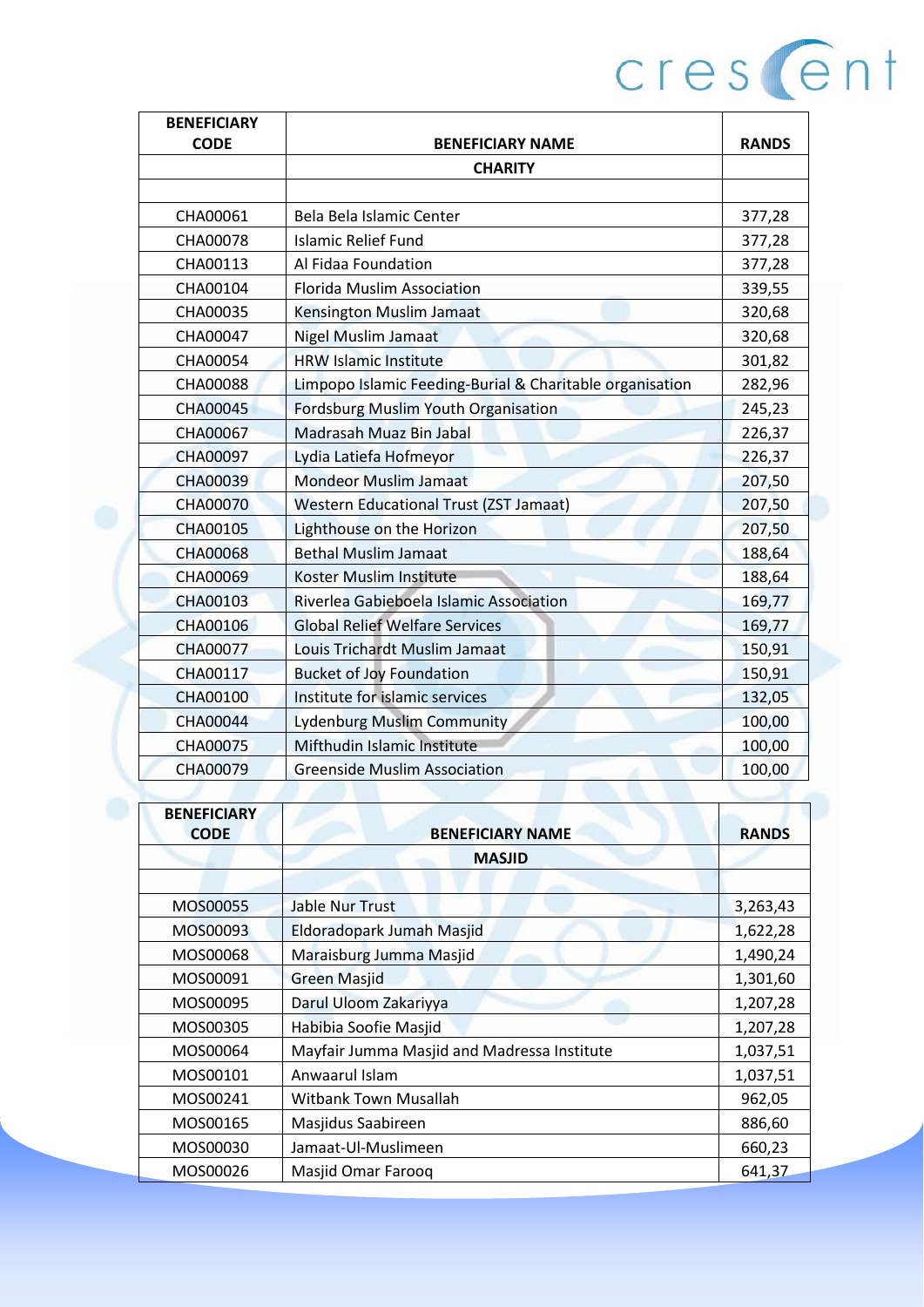| <b>BENEFICIARY</b> |                                    |              |
|--------------------|------------------------------------|--------------|
| <b>CODE</b>        | <b>BENEFICIARY NAME</b>            | <b>RANDS</b> |
|                    | <b>MASJID</b>                      |              |
|                    |                                    |              |
| MOS00019           | Masjid-E-Bilal                     | 622,50       |
| MOS00092           | Masjid Sayyidina Ghause-e-Azam     | 565,91       |
| MOS00020           | Masjid-E-Noor                      | 547,05       |
| MOS00021           | Rainbow Valley Mosque              | 490,46       |
| MOS00022           | Masjid-E-Saaliheen                 | 490,46       |
| MOS00077           | Jaame Musjid                       | 471,59       |
| MOS00076           | Musjid-un-Noor                     | 452,73       |
| MOS00115           | Muaz Bin Jabal Masjid              | 452,73       |
| MOS00017           | Masjid-E-siddique                  | 433,87       |
| MOS00206           | Masjid Un Noor                     | 433,87       |
| MOS00301           | Zeerust Masjid                     | 433,87       |
| MOS00010           | Masjid Uthman                      | 415,00       |
| MOS00027           | Masjid Sayyidina Hamza             | 377,28       |
| MOS00042           | <b>Masjid Ashraf</b>               | 377,28       |
| MOS00018           | Banglawali Musjid                  | 358,41       |
| MOS00028           | Masjid Sheikh Zakariyya            | 358,41       |
| MOS00041           | <b>Babus Salaam Masjid</b>         | 339,55       |
| MOS00052           | Madrasah Quwwatul Islam            | 301,82       |
| MOS00246           | Leslie Jumma Masjid                | 301,82       |
| MOS00297           | Koster Masjid                      | 301,82       |
| MOS00054           | <b>Edenpark Muslim Jamaat</b>      | 282,96       |
| MOS00049           | Ennerdale Jami Masjid              | 264,09       |
| MOS00302           | Northcliff Musjid & Madressa Trust | 264,09       |
| MOS00090           | <b>Auckland Park Jamaat Khana</b>  | 245,23       |
| MOS00067           | Masjid Imdaadiyya                  | 226,37       |
| MOS00184           | Azaadville Jaamia Masjid           | 226,37       |
| MOS00303           | Jameah Mahmoodiyah                 | 207,50       |
| MOS00248           | Al Hudaar Jamaat Khana             | 188,64       |
| MOS00039           | Masjid Rahma                       | 169,77       |
| MOS00059           | Masjid-E-Falaah                    | 169,77       |
| MOS00242           | <b>Asiatic Bazaar Musallah</b>     | 150,91       |
| MOS00188           | Masjid E Taqwa                     | 132,05       |
| MOS00247           | Al Tauhid Delmas Jamia Masjid      | 132,05       |
| MOS00202           | Masjid As Salfiyah                 | 113,18       |
| MOS00237           | Stanwest/ Nurul Islam Masjid       | 100,00       |
| MOS00244           | Masjid ut Taqwa                    | 100,00       |
| MOS00245           | Springs Jaame Masjid               | 100,00       |
| MOS00304           | Noordwyk Musalla                   | 100,00       |